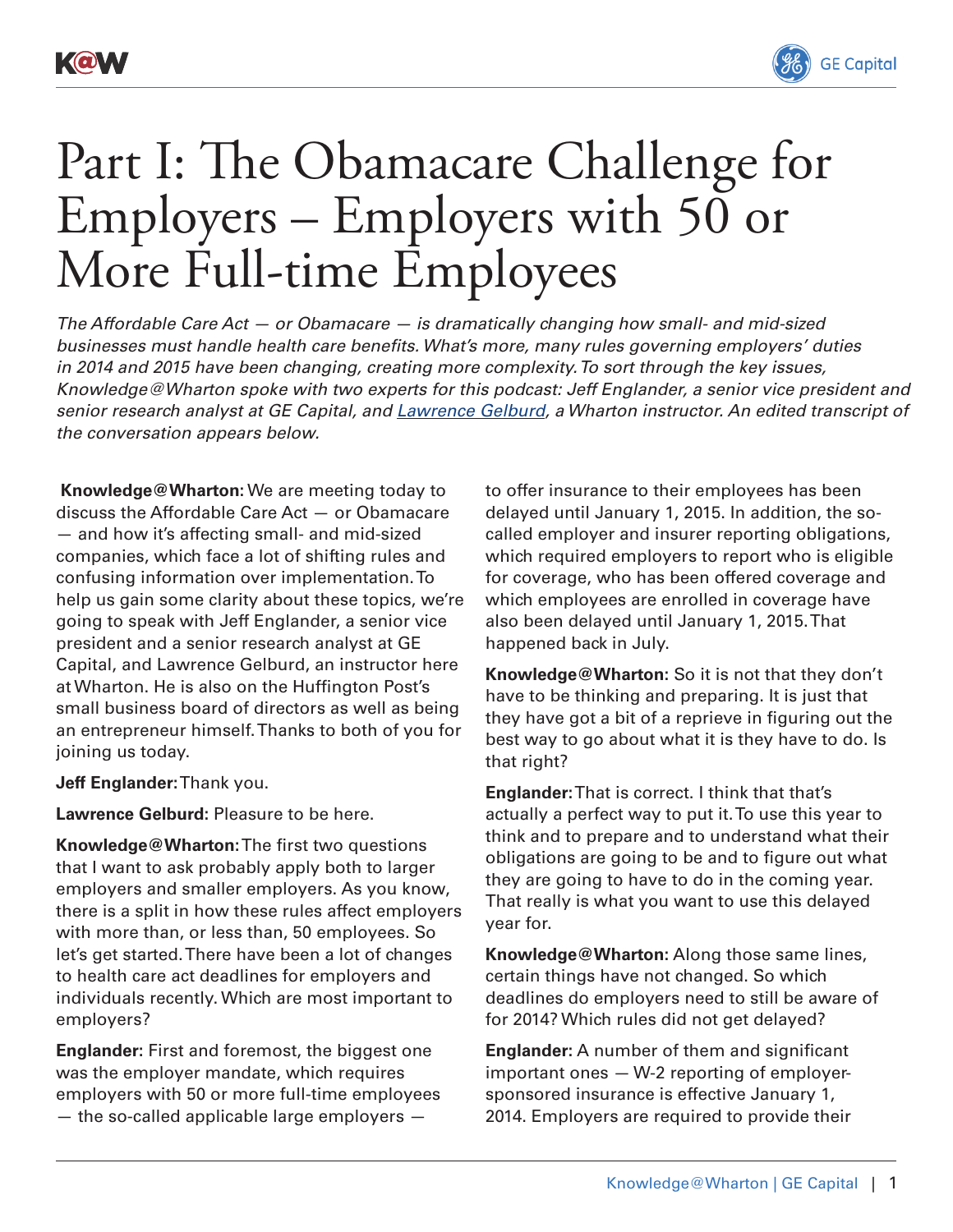



employees with what is called the Summary of Benefits and Coverage Notice, which is a standardized eight-page form in what is called a linguistically appropriate format — meaning the language of the majority of their employees as well as others who have special language requirements. That must indicate in 2014 whether their plan provides minimum value, which we will define later.

There is also the so-called comparative effectiveness fee, which went into effect in July of this year. There is the so-called reinsurance fee, which will be based on the enrollment counts in November of this year and will be paid in January 2015. And last but not least, the socalled exchange or marketplace notice where employees had to be notified about state and federally funded health insurance marketplaces, which was due in October and now all employers are required to inform all of their new employees of this when they are hired.

**Knowledge@Wharton:** You mentioned something about minimal value. I know that you have noted elsewhere that coverage must be "affordable" and offer "minimal value," which is what you were talking about just a moment ago. Could you discuss how those are defined in the law?

**Englander:** Under the law, in order for an employer's coverage to be deemed to meet what they call "their shared responsibility obligation," it must meet two requirements — affordability and minimum value. Under affordability, this means that employers — for self-only coverage for the employee — must cost no more than 9.5% of that employee's W-2 wages with that employer for the previous year. This is what is called the "safe harbor" and this is basically a proxy for the employer to use for household income to determine affordability of coverage. So basically the coverage for a single employee for self-only coverage cannot be more than 9.5% of their W-2 wages.

In addition, the so-called minimum value says that 60% of the actuarial value of the benefits that the plan is going to pay out must be covered by the plan. And there are so-called minimum value calculators available at different websites [to calculate whether your plan meets this requirement]. There are also what they call "safe harbor methods" or you can also hire an actuary to look at your plan and determine whether it is covering 60% of the costs of the benefits of the plan.

**Knowledge@Wharton:** You mentioned that an employee's cost for self coverage can be no more than 9.5% of their wages. What if they want to get their family in the program? What happens then?

**Englander:** There are different requirements for a family and the employer can charge different rates. You need to look at that as well as the fact that there are certain instances where people can be covered under their spouse's plan so there are different rules that you need to look at. But those 9.5% requirements apply only, once again, for the mandate purposes only for self-only coverage.

**Knowledge@Wharton:** Lawrence, do you want to add to that?

**Gelburd:** I think that, from a small business perspective, a lot of small business owners have a lot of questions about these issues and they haven't really gone into them in depth. In some ways, having that extra year is a good thing as long as you take it and make something useful out of it. So one of the things that I think all small business owners can do to help them meet all their requirements but also make the best use of the time of the professionals that they have in their network — whether those are part-time people, whether they are on an advisory board or board of directors, or full-time or part-time employees who might be employed in legal or accounting or banking — is to get with those people and talk with them about what should be measured beforehand.

As Jeffrey pointed out, there is opportunity here to see what is going to be effective from a financial standpoint. I also know, as an entrepreneur myself and as someone who works with a lot of small businesses, sometimes things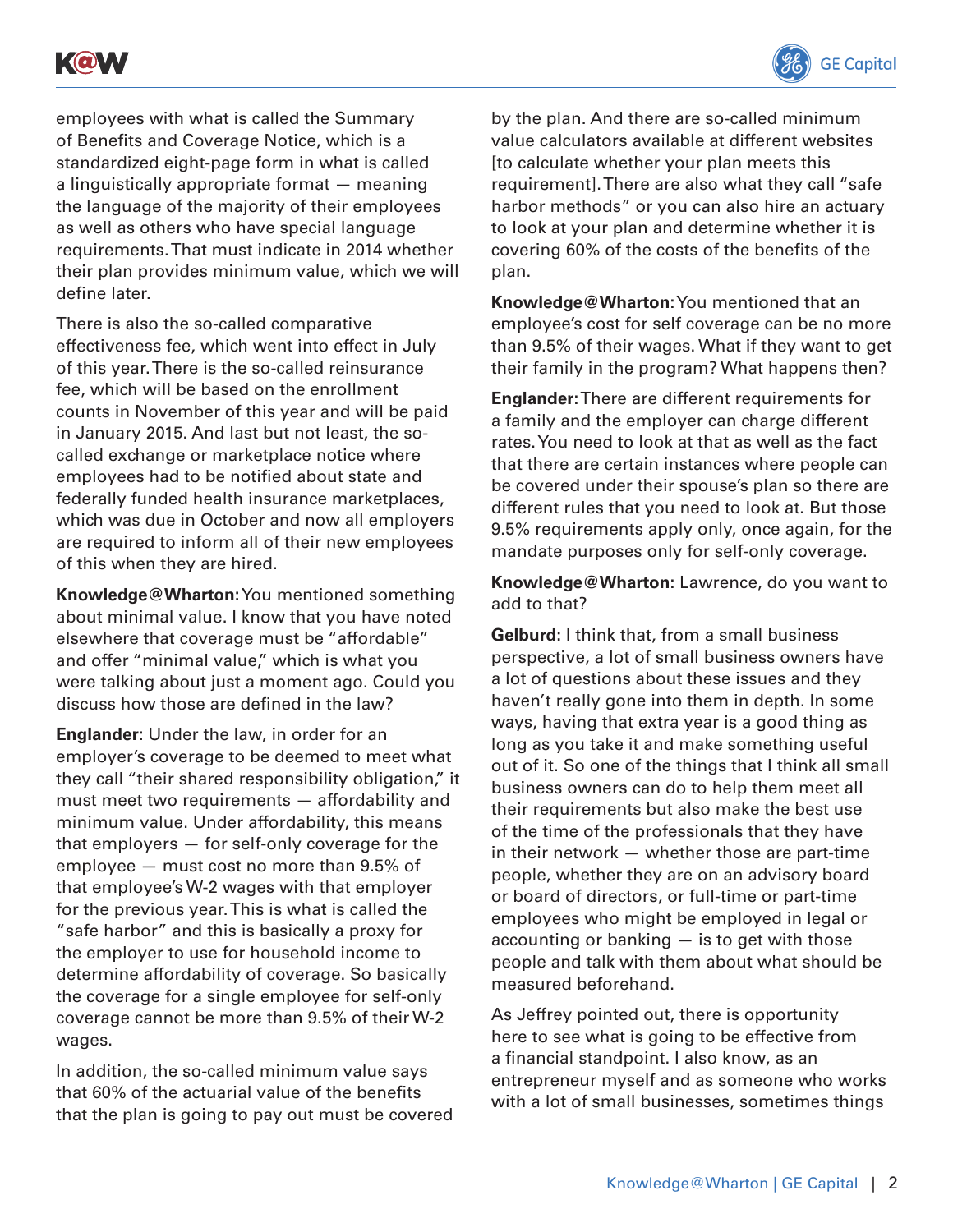



get put off until the last minute and the best way to use your assets is to get online and do some research yourself. Find out some of these factors and get as far along as you can before you engage those professionals so that you can get the most use out of them.

**Knowledge@Wharton:** So this is probably good advice for small- and mid-sized companies.

**Gelburd:** I would say so.

**Knowledge@Wharton:** What are some of the considerations that larger employers have to weigh as they look at extending healthcare coverage to their employees?

**Englander:** The considerations that they will want to weigh as they look at this are to make sure that they do not just look at the economic factors of the cost of the coverage and the cost of the penalty. First of all, they have to look at the after-tax cost of the coverage, which is tax deductible, versus the after-tax cost of the penalty, which is not deductible. They also want to look at whether they are currently providing insurance. If they decide to no longer provide insurance, they will have to compensate employees for that loss of coverage because they are taking away a tax-sheltered income, which was paying for that coverage. They are going to have to look at how much they will have to compensate those employees.

In addition, you will want to look at the employment situation, the competitiveness of the labor market. You want to be able to use insurance possibly as a hiring, recruitment, and retention tool. Also, one thing that people have had to consider as you have looked at a number of people who have elected to drop insurance, or considered dropping insurance, is the impact that this has on your brand and reputation. A lot of people spend a great deal of time and effort carefully cultivating their brand and their reputation and you want to consider what this is going to do to your brand both compared with other employers and within the community and your marketplace. And lastly you have to

consider the relative age and income levels of the employer and labor force.

Because of the way insurance is structured under the exchanges, younger employees, because of the rating bands, will actually be paying a little bit more than they would be otherwise. Younger employees are going to be demanding more compensation if you choose not to offer insurance. And higher income level employees who were getting tax sheltered income via insurance are now going to be demanding higher incomes — particularly older employees who tend to have higher incomes — to replace the insurance they no longer have.

**Gelburd:** When you have a larger organization, it is not just the cost of the coverage. There are also brand issues and this is very relevant when you have to decide who the stakeholders are. Identify those stakeholders. Identify the effect on them. So, for a large company, that may be different than for a medium or small-sized company. It is easy to measure the financial payments. It is obviously good to do that. But then you have the fuzzy and very important decision about deciding what the impact is going to be on your stakeholders. So I think that is a good thing to keep in mind.

**Knowledge@Wharton:** We can all imagine certain big companies that have been in the news and it has been pointed out that they are pretty skimpy with their benefits. But if you are a medium-sized company, or let's say a regional firm, you are not going to get that national play. So what are the branding considerations for these mid-sized companies versus the very large companies?

**Gelburd:** I would say for the mid-sized companies they are going to have a somewhat easier time in finding comparable-sized companies and to see what is offered out there and get a sense of what the marketplace is. So this gives you a year to survey, directly and indirectly, what those other companies are doing and give yourself a sense as a company of where you fall in that hierarchy.